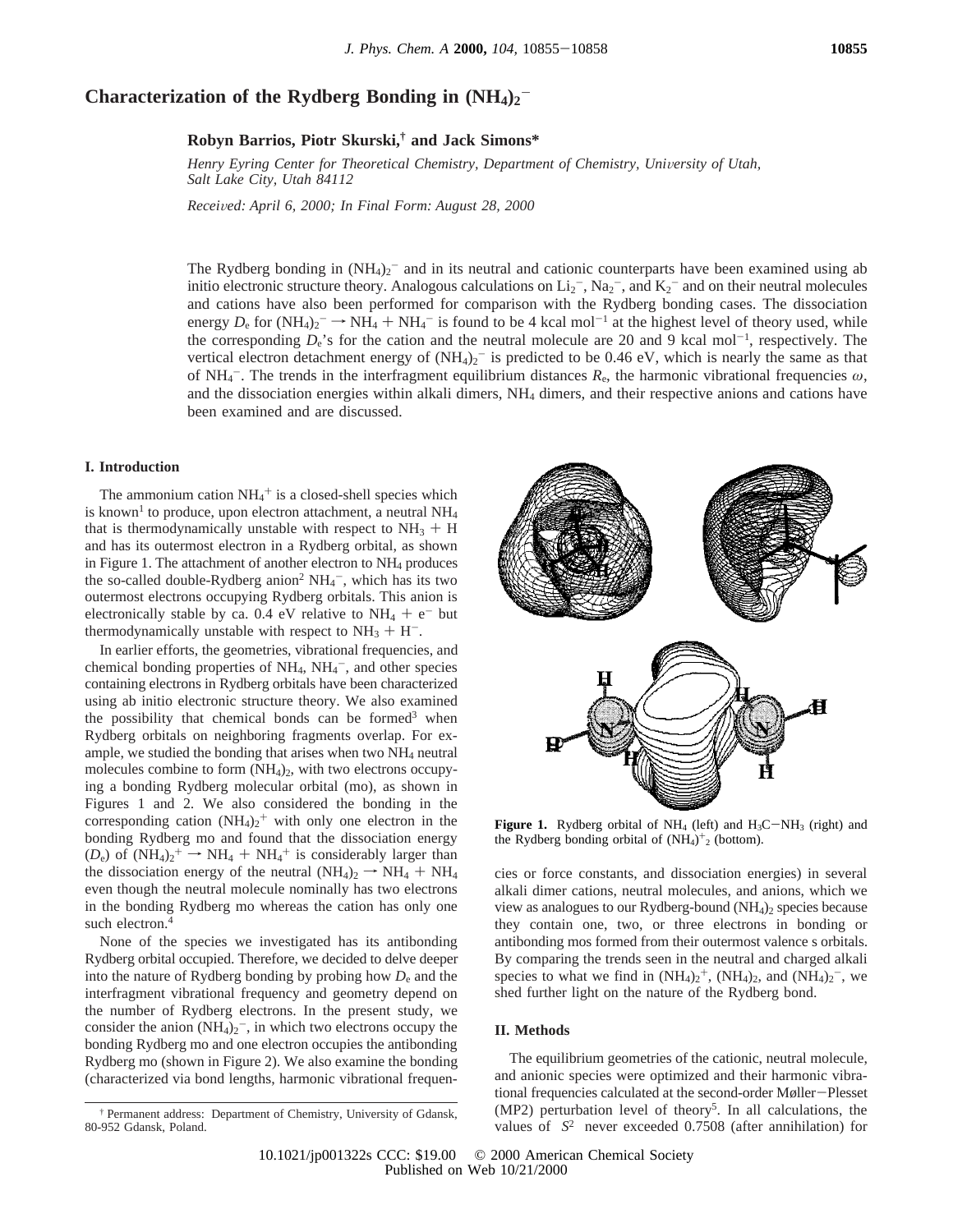

**Figure 2.** Rydberg bonding (top) and antibonding (bottom) orbitals in  $(NH_4)_2$ <sup>-</sup>.

doublet states, so we are confident that spin-contamination effects are negligible. The electron binding energies were studied at the Koopmans' theorem  $(KT)$ , SCF, MP*n* ( $n = 2-4$ ), and coupled-cluster (CCSD(T)) levels. The dissociation energies for the charged and neutral NH4 dimers were also studied at the SCF, MPn, and CCSD(T) levels, and the basis set superposition errors (BSSE) were removed as described in ref 7. All calculations were performed with the GAUSSIAN 98 program<sup>8</sup> on 500 MHz dual processor Intel Pentium III computers on an SGI Origin2000 numerical server. The three-dimensional plots of molecular orbitals were generated with the MOLDEN program.9

The choice of the atomic orbital basis sets describing the cationic molecules and additional bound electrons is very important for producing reliable geometries, frequencies, and dissociation energies. They must be flexible enough to describe the static charge distribution of the cationic molecular host, allow for the polarization and dispersion stabilization of the neutral molecule and anion upon electron attachment, and properly describe the Rydberg bonds. To describe the fundamental valence orbitals, we carried out calculations with the 6-311++ $G^{**}$  basis set.<sup>10</sup> This constitutes the fundamental valence bases for our calculations both on  $(NH_4)$ <sub>2</sub> and its ions and on alkali dimers and their ions. We employed the 6-311++G\*\* basis because it has been proven reliable in previous studies on  $(NH<sub>4</sub>)<sub>2</sub>$ .

Following the procedure we used had in an earlier study on Rydberg and dipole-bound species, we supplemented the valence basis sets with extra diffuse functions having very low exponents, which are necessary to properly describe the Rydberg orbitals and resulting Rydberg bonding and antibonding mos. In particular, we supplemented the valence basis sets with extra even-tempered<sup>11</sup> three-term *s* and *p* sets of diffuse functions centered on both the N atoms. We started to build up the exponents of these diffuse functions from the lowest *s* and *p* exponents included in the nitrogen valence basis set, and we used a geometric progression ratio of 3.2 based on our earlier experience in designing bases for Rydberg species.12 As a result, the extra diffuse *s* and *p* functions share exponent values and have the lowest exponent of 1.950070  $\times$  10<sup>-3</sup> au for *s* and *p* symmetries.

We verified that the MP2 electron binding energy of the parent NH<sub>4</sub><sup>-</sup> anion, which has been studied both theoretically and experimentally,<sup>13</sup> changes by  $\leq 0.0005$  eV if one more set of *s* and *p* diffuse functions is added to the basis. Also, when



**Figure 3.** Equilibrium structure of  $(NH_4)_2$ <sup>-</sup>.

**TABLE 1: Bond Energies (kcal mol**-**1) and N**-**N Distances (Å, MP2 Level) for Cationic, Neutral, and Anionic NH4 Dimers**

|                          | $6-311++G^{**}+3(sp)$ |          |              |
|--------------------------|-----------------------|----------|--------------|
|                          | $(NH_4)_2^+$          | $(NH_4)$ | $(NH_4)_2^-$ |
| <b>SCF</b>               | 19.2                  | $-5.2$   | 7.0          |
| MP <sub>2</sub>          | 20.7                  | 8.6      | 9.4          |
| MP3                      | 20.4                  | 9.1      | 8.6          |
| MP4                      | 20.5                  | 10.9     | 7.0          |
| CCSD(T)                  | 20.4                  | 10.7     | 9.8          |
| $CCSD(T) + \Delta ZPE^a$ | 20.3                  | 9.2      | 4.2          |
| $CCSD(T)^b + \Delta ZPE$ | 20.1                  | 8.6      | 3.8          |
| $R_{\rm e}$              | 4.48                  | 3.65     | 4.22         |

*<sup>a</sup>* ∆ZPE denotes zero-point energy correction. *<sup>b</sup>* Denotes basis set superposition correction (all BSSE corrections were  $\leq 1$  kcal mol<sup>-1</sup>).

a set of diffuse functions possessing *d* symmetry is added to our basis, the electron binding energy remains approximately the same. Moreover, we verified that the electron binding energy of the anionic dimer changes by only ca. 0.019 eV upon the addition of two s, two p, and three d diffuse basis functions when calculated at the CCSD(T) level. As a result, we feel confident that the extra diffuse s and p basis functions are adequate for describing the neutral  $NH_4$  and  $(NH_4)_2$  and their anions.

Our calculations on the alkali dimers and their ions were performed using the same methods (i.e., basis sets and methods for treating electron correlation) we had used on the Rydberg species. These data on the alkalis are not meant to represent more accurate data than are currently available from experimental or theoretical sources. Instead, they represent the *D*e,  $\omega_e$ , and  $R_e$  values that are most comparable to those we achieved for the Rydberg molecules because they were obtained using the same tools used on the Rydberg systems. In tabulating our findings on the alkali dimers and their ions, we compare our calculated  $D_e$ ,  $\omega_e$ , and  $R_e$  values to the data obtained through other (experimental and theoretical) means, and we find our data to be in line with the earlier observations.

## **III. Results**

**A. Equilibrium Geometries.** Figure 3 shows the equilibrium structure of  $(NH_4)_2$ <sup>-</sup>, and Table 1 gives the N-N distances  $(R_e)$ <br>calculated at the MP2 level of the cation, anion, and neutral calculated at the MP2 level of the cation, anion, and neutral molecule.14 We note that *R*<sup>e</sup> decreases from the cation to the neutral molecule and then increases from the neutral molecule to the anion, which is in line with the Rydberg-bond orders of the cation, neutral molecule, and anionic species (these bond orders are  $\frac{1}{2}$ , 1, and  $\frac{1}{2}$ , respectively).

**B. Vibrational Frequencies of NH4 Dimer Species.** All 24 harmonic frequencies for the cation, neutral molecule, and anion are given in Table 2. Because the internal geometries (i.e., N-<sup>H</sup> bond lengths and angles) do not vary substantially among these three species, most of the variation in the  $(NH_4)...(NH_4)$ interfragment vibrational frequency (shown in bold in Table 2) should be due to variations in the corresponding force constants.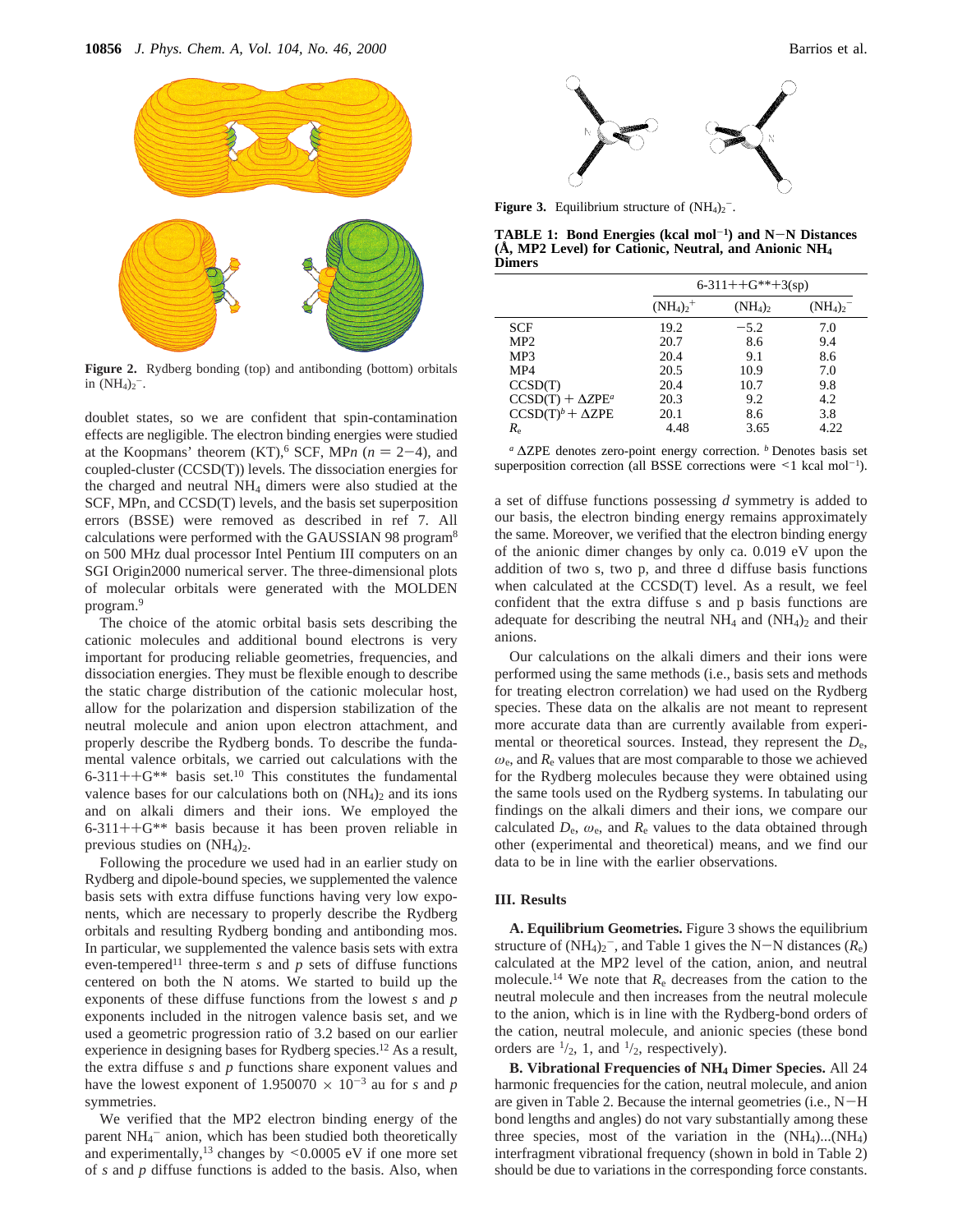**TABLE 2: Harmonic Frequencies for Cationic, Neutral, and Anionic NH4 Dimers (cm**-**1)**

|                      | $6-311++G^{**}+3(sp)$ |                     |
|----------------------|-----------------------|---------------------|
| $(NH_4)_2^+$         | $(NH_4)_2$            | $(NH_4)_2^-$        |
| $16a_{1u}$           | 70a <sub>u</sub>      | $25a_g$             |
| 127 $a_{1g}$         | $79 b_u$              | 41a <sub>u</sub>    |
| 128 e <sub>g</sub>   | 110 $ag$              | $69 b_u$            |
| 128 e <sub>g</sub>   | 140 $au$              | $85a_g$             |
| 190 e <sub>u</sub>   | 164 $a_{\rm g}$       | 115 $b_g$           |
| $190e_n$             | $218 b_g$             | 352 au              |
| 1368 e <sub>u</sub>  | 1343 $b_{\rm g}$      | 1342 $b_{\rm g}$    |
| 1368 e <sub>u</sub>  | 1346 a <sub>u</sub>   | 1353 $a_{g}$        |
| 1400 $a_{1g}$        | 1351 $a_{\rm g}$      | 1376 b <sub>n</sub> |
| 1406 $a_{2u}$        | $1351 b_n$            | 1376 $a_{\rm g}$    |
| 1432 eg              | 1367 $a_{\rm g}$      | 1491 $b_u$          |
| 1432 $e_{\rm g}$     | $1416 b_u$            | 1587 b <sub>u</sub> |
| 1652 e <sub>u</sub>  | 1591 $a_u$            | 1594 $a_{\rm g}$    |
| 1652 e <sub>u</sub>  | $1603 b_n$            | 1605 $b_{\rm g}$    |
| 1659 $e_{\rm g}$     | 1608 $b_{\rm g}$      | 1607 a <sub>u</sub> |
| $1659 e_{g}$         | 1625 a <sub>o</sub>   | 1998 $au$           |
| 2485 a <sub>1g</sub> | $3014 b_u$            | $3019 b_u$          |
| $2579 a_{2u}$        | 3042 $au$             | 3063 ag             |
| 3392 a <sub>1g</sub> | 3044 $a_{\rm g}$      | 3186 ag             |
| 3398 a <sub>2u</sub> | 3091 $b_g$            | 3192 ag             |
| 3537 eg              | 3211 b <sub>u</sub>   | 3203 b <sub>9</sub> |
| 3537 eg              | 3212 $a_{\rm g}$      | $3206 b_u$          |
| 3538 e <sub>u</sub>  | 3287 ag               | $3206 b_u$          |
| 3538 $e_u$           | $3295 b_u$            | 5484 a <sub>u</sub> |

We computed these force constants (*k*) and found them to have the ratio of 2.2:1.7:1.0 for the cation, neutral molecule, and anion, which is indeed close to the ratio of the squares of the harmonic frequencies in Table 2 (shown in bold). These trends in  $k$  (or  $\omega$ ) do not follow the nominal Rydberg bond orders, in contrast to the trends in  $R_{e}$ , which, for the cation, neutral molecule, and anion are 4.5, 3.6, and 4.2 Å, respectively.

**C. Rydberg Bond Dissociation Energies of NH4 Dimers.** The energies  $(D_e)$  needed to break the Rydberg bonding in the cation, neutral molecule, and anion are shown in Table 1, and they are 20, 9, and 4 kcal mol<sup> $-1$ </sup>, respectively, computed at the highest level (CCSD(T)) and including the zero-point energies and the basis set superposition corrections  $\leq 1$  kcal mol<sup>-1</sup> in all cases). When comparing the trends in  $D_e$  to those in  $R_e$ ,  $k$ , and  $\omega$ , we noted significant differences. The trends in  $R_{e}$  (4.5, 3.6, and 4.2 Å) do follow the progression in Rydberg bond orders, but the trends in *k*,  $\omega$  (127, 110, 85 cm<sup>-1</sup>), and  $D_e$  (20, 9, 4 kcal mol<sup> $-1$ </sup>) do not.

**D. Comparison of NH4 Dimers with Selected Alkali Dimers.** Our NH4 dimer and its ions are isoelectronic with the sodium dimer and its cation and anion, which contain a total of 22, 21, and 23 electrons, respectively. Of course, the sodium dimers employ valence 3s orbitals to form their bonding and antibonding mos, whereas the NH4 dimers use Rydberg orbitals. The NH4 Rydberg orbital is more diffuse than the Na 3s orbital (reflected by its lower ionization potential and electron affinity), so it is to be expected that overlap-induced bonding will be weaker in the NH<sub>4</sub> dimer than in Na<sub>2</sub>. Nevertheless, to better understand the trends of  $D_e$ ,  $k$ ,  $\omega$ , and  $R_e$  in our Rydberg-bound dimers, we carried out a series of calculations on several alkali dimers and their ions, aimed in particular at probing analogous trends in these species. We used the  $6-311++G^{**}+3(sp)$  basis set again for  $Na<sub>2</sub><sup>+</sup>$ ,  $Na<sub>2</sub>$ ,  $Na<sub>2</sub><sup>-</sup>$ , and the Li and K counterparts, and we optimized the geometries for all species at the MP2 level. The resulting  $R_e$ ,  $\omega$ , and  $D_e$  values are shown in Table 3 along with data from Huber and Herzberg.15

In Figure 4, the trends in  $D_e$ ,  $R_e$ , and  $\omega$  are summarized graphically, and the bond lengths  $(R_e)$  among the alkali dimers show trends (Figure 4b) consistent with expectations based on

**TABLE 3: Bond Lengths (Å), Frequencies (cm**-**1), and Energies (kcal mol**-**1) of Selected Alkali***<sup>a</sup>***and NH4 Dimers**

 $\overline{a}$ 

| dimer                       | $R_{\rm e}$      | $\omega_{\rm e}$ | $D_e$ (6-311++G**+3(sp)) |
|-----------------------------|------------------|------------------|--------------------------|
| $Li2$ <sup>+</sup>          | 3.13             | 260              | 29.2 (33.2)              |
| Li <sub>2</sub>             | 2.74(2.67)       | 342 (351)        | 22.8(24.1)               |
| Li <sub>2</sub>             | $3.18$ [3.1]     | 212 [230]        | 18.3 (20.3) [18]         |
| $Na2$ <sup>+</sup>          | 3.66(3.54)       | 117(126)         | 22.0(22.1)               |
| Na <sub>2</sub>             | 3.12(3.08)       | 161 (159)        | 15.9(16.6)               |
| $\text{Na}_2$ <sup>-1</sup> | $3.61$ [ $3.6$ ] | 93 [99]          | 13.5(10.1)[14]           |
| $K_2^+$                     | 4.58(4.11)       | 71(67)           | 17.4(19.6)               |
| $K_2$                       | 3.91(3.91)       | 92 (92)          | 9.7(11.85)               |
| $K_2^-$                     | 4.54             | 53               | 10.2                     |
| $NH_4$ <sup>+</sup>         | 4.5              | 127              | 20                       |
| NH <sub>4</sub>             | 3.6              | 110              | 9                        |
| $NH_4^-$                    | 4.2              | 85               | 4                        |
|                             |                  |                  |                          |

*<sup>a</sup>* Values in parentheses are from ref 16. Values in square brackets are from ref 15C.



**Figure 4.** (a) Dissociation energies (kcal mol<sup>-1</sup>), (b) bond lengths  $(A)$ , (c) and harmonic vibrational frequencies  $(cm<sup>-1</sup>)$  for the alkali and NH<sub>4</sub> dimers.

bond order, similar to the trend in NH4 dimers. In contrast, the variation in *ω* among the alkali dimers again follows the nominal bond orders, but the  $\omega$  values of the NH<sub>4</sub> dimers deviate (see Figure 4c). The trends in the  $D_e$  of alkali and NH<sub>4</sub> dimers are shown in Figure 4a. In all cases, the values of  $D<sub>e</sub>$  are largest for the cation, smaller for the neutral molecule, and smallest (except for  $K_2$ <sup>-</sup>) for the anion.

## **IV. Summary of Findings and Possible Interpretation of Trends**

The primary findings of this research are that (a)  $(NH_4)_2$ <sup>-</sup> is bound relative to  $NH_4^- + NH_4$  by 4 kcal mol<sup>-1</sup> at the highest<br>level of theory employed (b)  $(NH_4)_2^-$  is predicted to have a level of theory employed, (b)  $(NH_4)_2$ <sup>-</sup> is predicted to have a vertical electron detachment energy of 0.46 eV, (c) the geometry of  $(NH_4)_2$ <sup>-</sup> is as described in Figure 3 and Table 1, and (d) the trends in  $D_e$ ,  $R_e$ , and  $\omega$  within the NH<sub>4</sub> dimers are very similar to what is seen in the alkali dimers.

However, the data summarized in Figure 4 show that these trends do not track the nominal bond orders. We suggest that deviations from bond order trends in the alkalis and  $NH<sub>4</sub>$  arise primarily from two sources: (a) electron repulsion among the two and three valence electrons of the neutral molecule and anion, respectively, and (b) additional attractive long-range charge-polarization interaction energies  $-\alpha e^2/R^4$ , which are absent for the neutral molecule but active for the cations and anions.

Let us elaborate on how we believe these two effects cause the bonding in the alkali and  $NH<sub>4</sub>$  cases to deviate from the pattern of nominal bond orders.